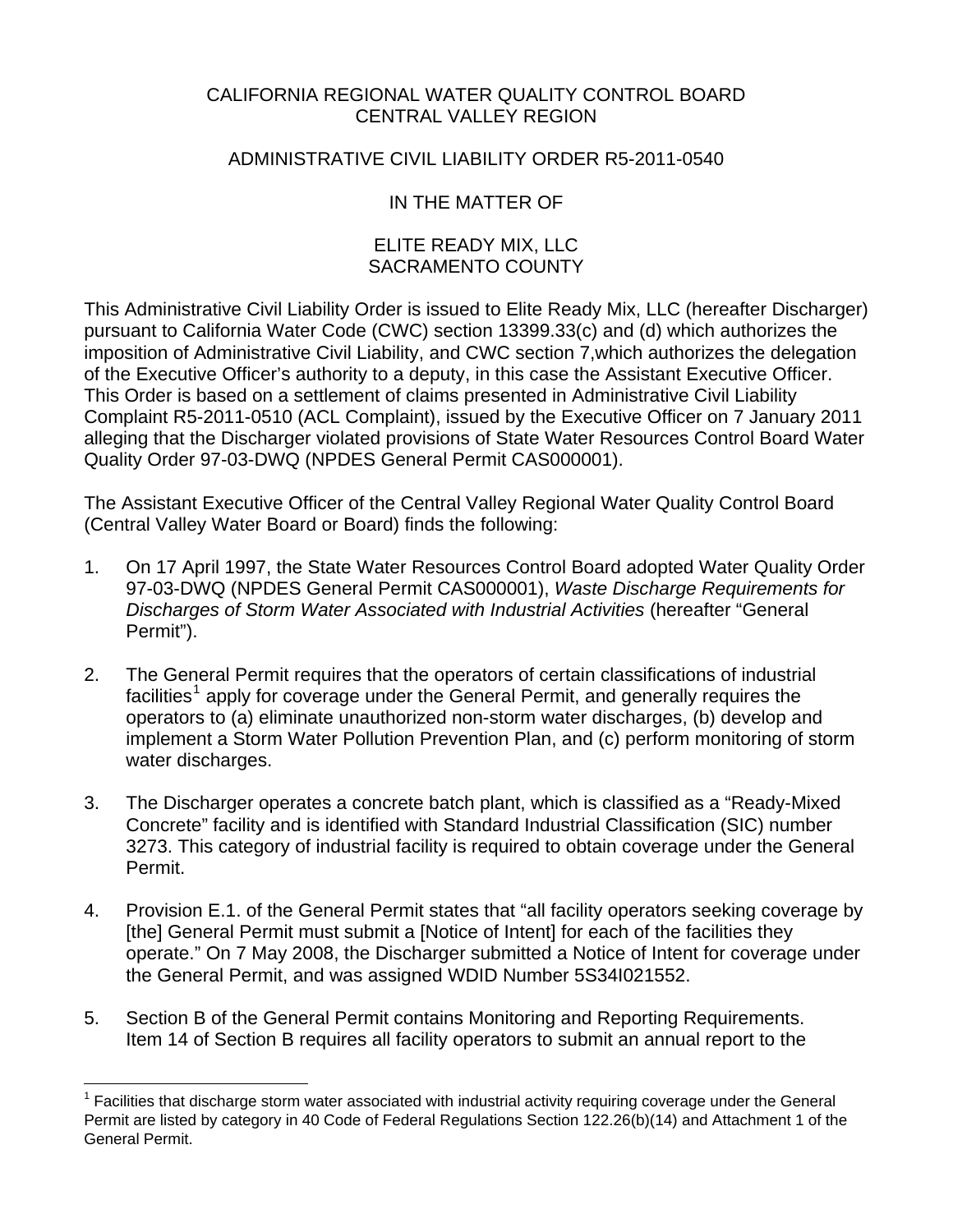Executive Officer of the Board by 1 July of each year. The annual report must include, but is not limited to, a summary of visual observations and sampling results, an evaluation of the visual observation and sampling and analysis results, laboratory reports, an annual comprehensive site compliance evaluation report, and if necessary, an explanation of why a facility did not implement any activities required by the General Permit.

- 6. The Discharger failed to submit its 2008/2009 annual report by the 1 July 2009 deadline. The Discharger also failed to submit its 2009/2010 annual report by the 1 July 2010 deadline.
- 7. On 23 July 2009, a Notice of Noncompliance was sent to the Discharger by mail. The Notice informed the Discharger that the Executive Officer had not received the Discharger's 2008/2009 annual report by 1 July as required by the General Permit, and described the penalties for the Discharger's noncompliance.
- 8. On 3 September 2009, the Executive Officer issued the Discharger a second Notice of Noncompliance by certified mail, return receipt requested. The Second Notice again described the Discharger's failure to timely submit an annual report as required by the General Permit, and described the penalties for the Discharger's noncompliance. Board staff received the return receipt for the Second Notice, which indicated that the Discharger received the Second Notice on 9 September 2009.
- 9. On 19 August 2010, the Discharger was issued a Notice of Noncompliance by certified mail, return receipt requested. The Notice informed the Discharger that the Executive Officer had not received the Discharger's 2009/2010 annual report by 1 July as required by the General Permit, and described the penalties for the Discharger's noncompliance. Board staff received the return receipt for the Notice, which indicated that the Discharger received the Notice on 20 August 2010.
- 10. On 30 September 2010, the Executive Officer issued the Discharger a second Notice of Noncompliance by certified mail, return receipt requested. The Second Notice again described the Discharger's failure to timely submit an annual report as required by the General Permit, and described the penalties for the Discharger's noncompliance. Board staff received the return receipt for the Second Notice, which indicated that the Discharger received the Second Notice on 30 September 2010.
- 11. Central Valley Water Board staff has repeatedly contacted or tried to contact the Discharger and/or the Discharger's representative. Phone messages were left for the Discharger on 22 July 2010 and 9 August 2010. A site inspection performed on 12 August 2010 confirmed that the Discharger was still in business. During the inspection, the Discharger said that the annual reports would be turned in. On 21 September 2010, staff spoke with the Discharger over the phone. The Discharger stated he had turned in the annual reports to an office of the County of Sacramento, but the office was not identified by the Discharger. The Discharger stated he would bring reports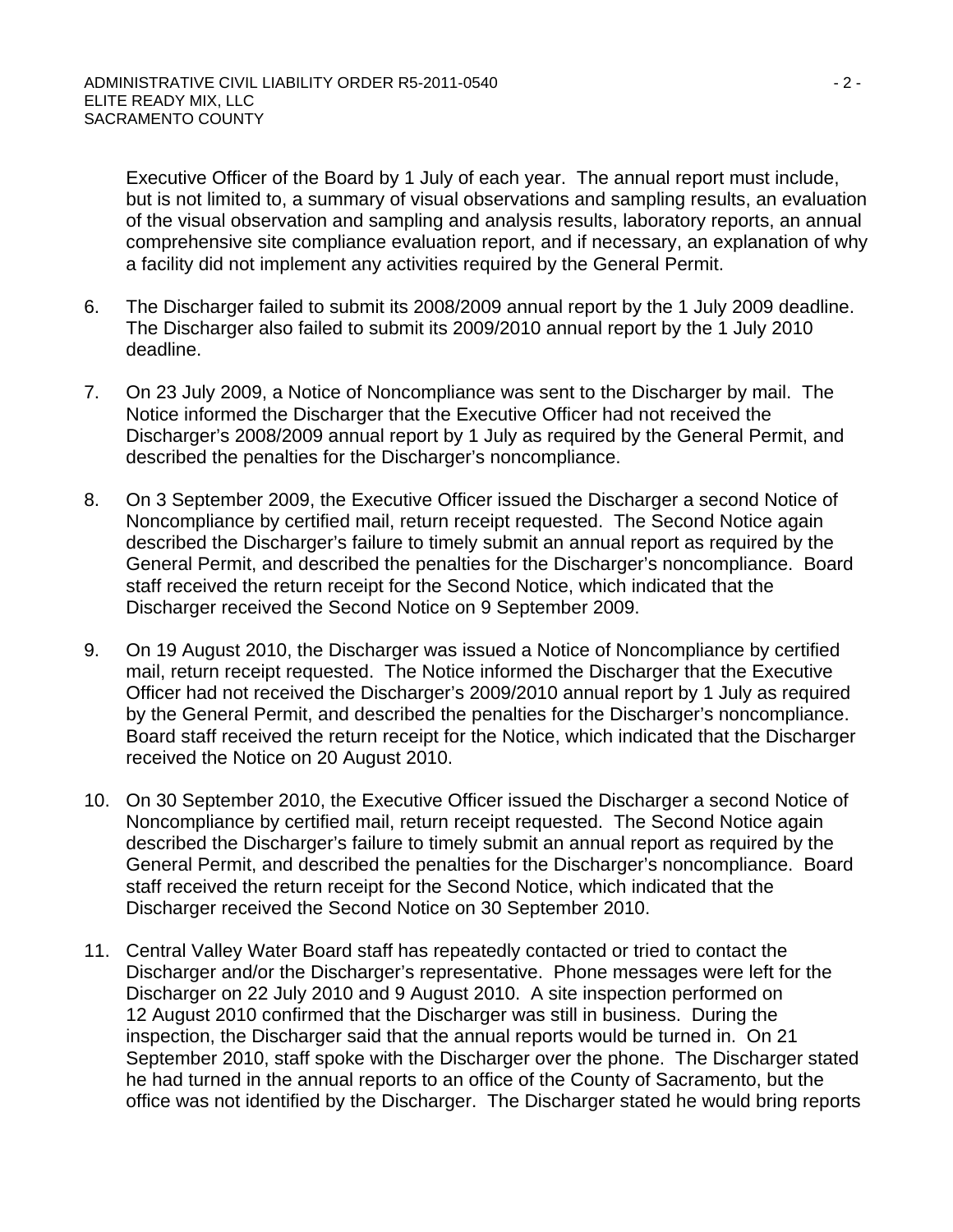to the Board office on 23 September 2010. On 5 October 2010 staff spoke with the Discharger over the phone and the Discharger said the 2009/2010 annual report would be turned in that day and the 2008/2009 would be turned in within three days.

12. As of 7 January 2011, the Executive Officer had not received the Discharger's 2008/2009 or 2009/2010 annual reports.

### **Regulatory Considerations**

- 13. CWC section 13399.31(b) states: *The regional board shall notify each discharger [that has failed to submit an annual report as required by the General Permit] with regard to its noncompliance and penalties therefore*.
- 14. CWC section 13399.31(c) states: *If a discharger to which a notice is sent pursuant to subdivision (b) fails to submit the annual report … to the regional board within 30 days*  from the date on which the notice is sent, the executive officer of the regional board shall *send a second notice to that discharger.*
- 15. CWC section 13399.31(d) states: *If a discharger to which a notice is sent pursuant to subdivision (c) fails to submit the annual report ... to the regional board within 60 days from the date on which the notice is sent pursuant to subdivision (b), the regional board shall impose the penalties described in subdivision (c) of Section 13399.33.*
- 16. CWC section 13399.33(c) requires the Board to impose administrative civil liability in an amount that is not less than one thousand dollars (\$1,000) for the failure to submit an annual report as required by the General Permit. CWC section 13399.33(d) requires that the Board recover the staff costs incurred in attempting to obtain that report.
- 17. Section 13385(a)(2) of the California Water Code provides that any person who violates waste discharge requirements issued pursuant to the Federal Clean Water Act shall be civilly liable. Section 13385(c) provides that civil liability may be administratively imposed by a regional board in an amount not to exceed ten thousand dollars (\$10,000) for each day the violation occurs.

# **Violations Alleged in ACL Complaint R5-2011-0510**

- 18. For the non-submittal of the 2008/2009 annual report, the Discharger is alleged to have violated the General Permit for 555 days (from 1 July 2009 to 7 January 2011). The total maximum liability for this violation pursuant to Section 13385 of the Water Code is \$5,550,000.
- 19. For the non-submittal of the 2009/2010 annual report, the Discharger is alleged to have violated the General Permit for 190 days (from 1 July 2010 to 7 January 2011). The total maximum liability for this violation pursuant to Section 13385 of the Water Code is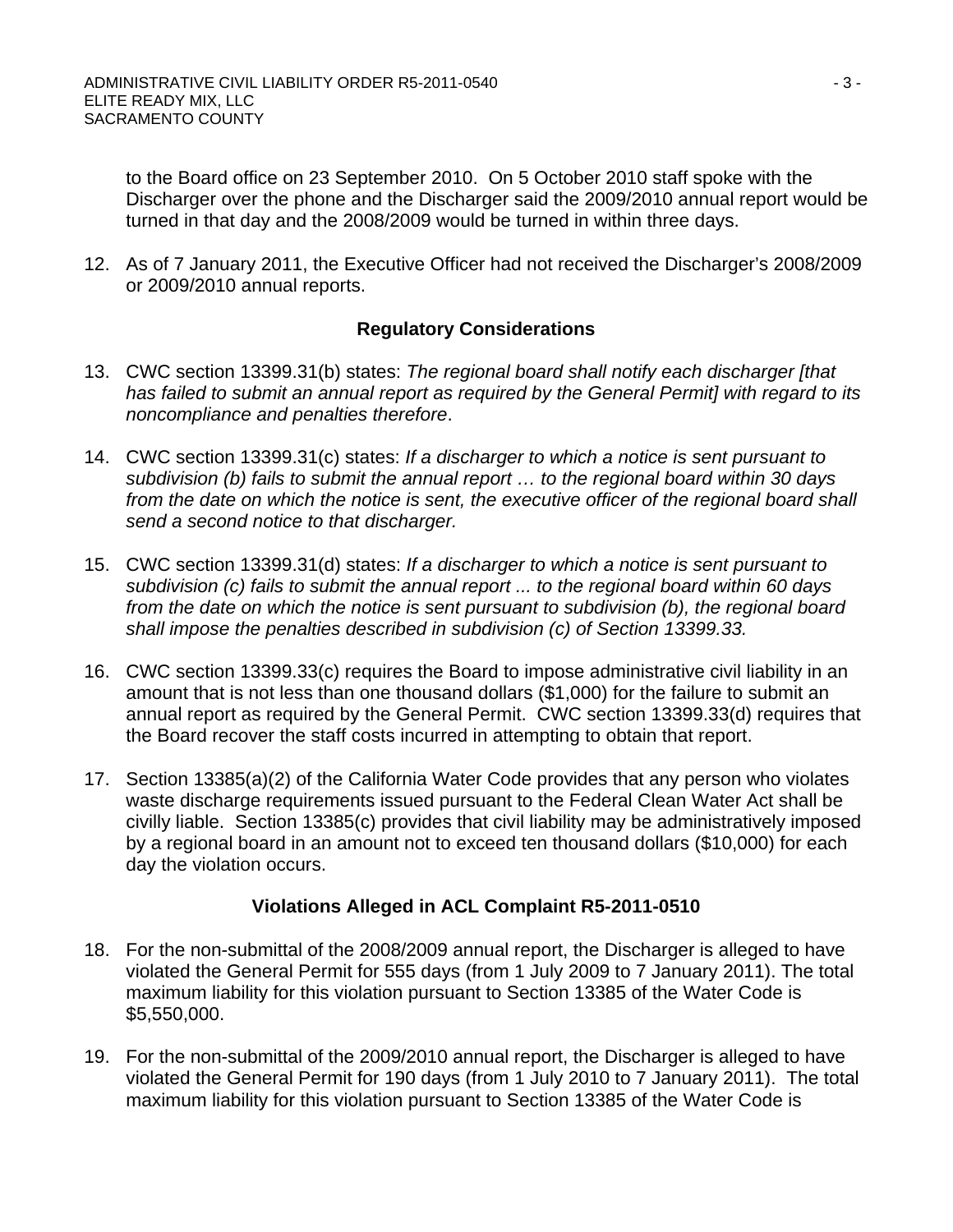\$1,900,000.

- 20. The total maximum liability for the two violations pursuant to Section 13385 of the Water Code is \$7,450,00.
- 21. Based on the findings set forth herein, the Discharger is subject to a minimum of \$1,000 in civil liability for failure to submit the 2008/2009 annual report and a minimum of \$1,000 in civil liability for failure to submit the 2009/2010 annual report. The total minimum liability is \$2,000.
- 22. On 7 January 2011, the Executive Officer issued the ACL Complaint to the Discharger, proposing that the Discharger be assessed seven thousand eight hundred and fifty dollars (\$7,850) in administrative civil liability pursuant to CWC section 13399.33. The proposed liability included the minimum administrative civil liability for failure to submit the 2008/2009 and 2009/2010 annual reports (\$1,000 for each report) and staff costs in the amount of \$5,850 incurred with regard to the Discharger (i.e., in attempting to obtain the annual reports).
- 23. As detailed in Attachment A to the ACL Complaint, Board staff spent approximately 39 hours pursuing this enforcement action. The Board staff costs were based on a rate of \$150 per hour.
- 24. On 23 April 2009, the Central Valley Water Board delegated the authority to issue Administrative Civil Liability Orders, where the matter is not contested by the Discharger, to the Executive Officer, or to an Assistant Executive Officer when the Executive Officer is serving as head of the Board's Prosecution Team (Resolution R5-2009-0027). Executive Officer Pamela C. Creedon is serving as the head of the Board's Prosecution Team for this matter, and therefore Assistant Executive Officer Kenneth D. Landau has the authority to issue this Order.
- 25. This Order constitutes a settlement of the violations alleged in the ACL Complaint. On 7 January 2011, the Executive Officer issued the ACL Complaint and provided notice to the public that the alleged violations could be resolved by settlement. Notice was published on the Central Valley Water Board's website for a 30-day comment period as mandated by Part 123.27 of the Environmental Protection Agency regulations (40 CFR 123.27) and was provided to all interested parties via mail or the website. During the 30-day public comment period, no persons submitted comments to the Board regarding the ACL Complaint and/or potential settlement of the violations alleged in the Complaint. This Order is not substantially different than the ACL Complaint and, therefore, settlement of the violations alleged in the Complaint has been properly noticed.
- 26. Issuance of this Administrative Civil Liability Order to enforce CWC Division 7, Chapter 5.5 is exempt from the provisions of the California Environmental Quality Act (Pub.